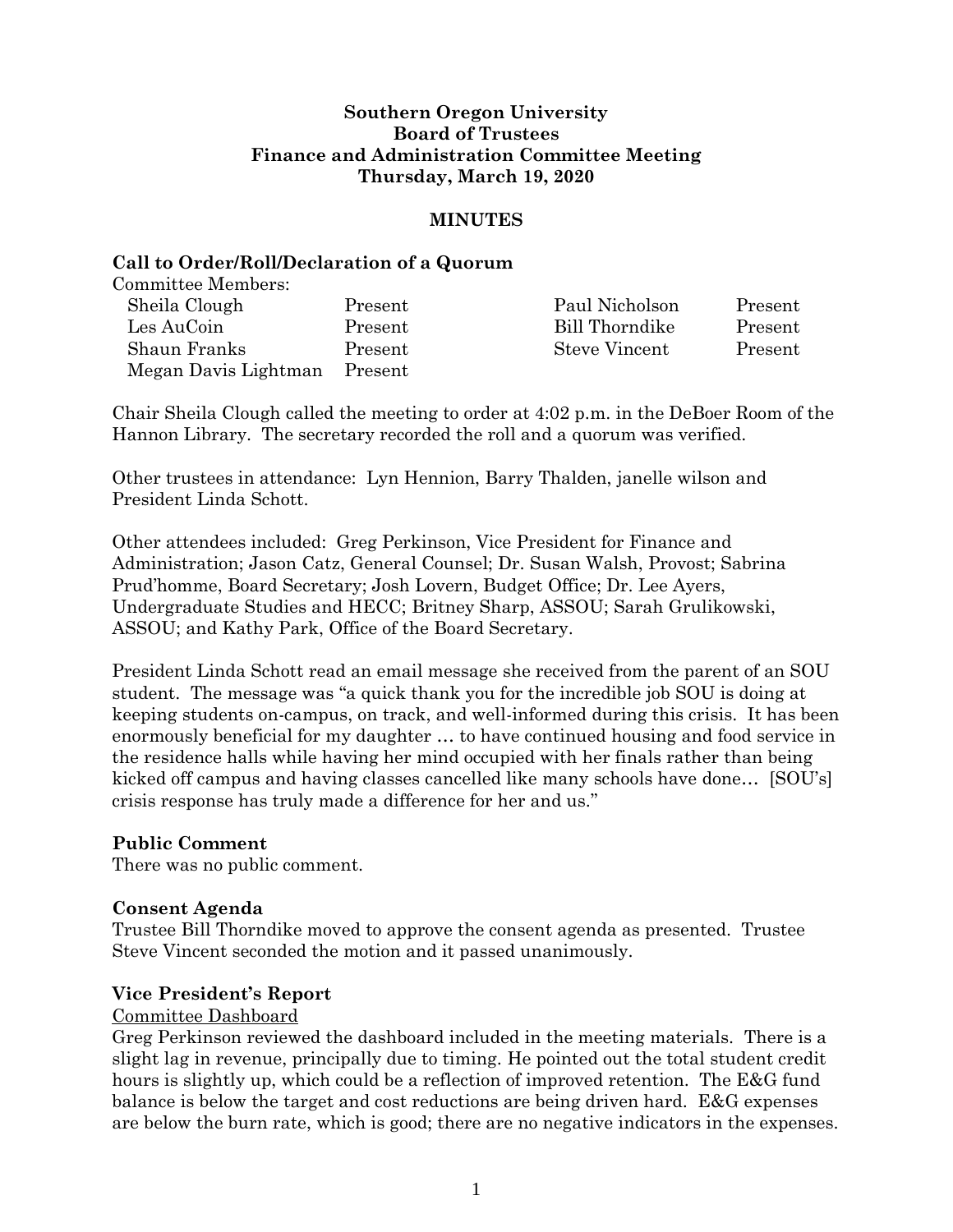Higher Education Coordinating Commission Update and Other General Updates Greg Perkinson said Jim Pinkard is working with other agencies to support data collection that would forecast the implications of the universities' COVID-19 responses. The data being collected includes tuition and fees, auxiliary revenues, additional costs associated with changing how academic content is delivered, additive costs of cleaning, and other labor costs associated with anticipated responses.

Mr. Perkinson discussed the activation of SOU's Emergency Operations Center. He has been assigned as the incident commander and the team meets twice daily. They are task organized, focusing on medical, academic and student life issues. They are in a planning and preparedness phase right now. Responding to Chair Clough's inquiry, Mr. Perkinson said the administration is tracking COVID-19-related expenses. Mr. Pinkard is closely watching cash management in the public university fund and will remain focused on it through the course of the pandemic.

Turning to the SSCM working group, Mr. Perkinson said there is a bit of a decrease in the energy of the working group regarding changes to the funding model. One of the group members challenged the continued existence of the work group considering the current crisis the universities are working through. The work continues but might carry on a bit longer than originally anticipated.

SOU is in the middle of developing the resubmittal for capital requirements. The Music and Digital Media Center project is the priority, although the submittal is deferred about a month. Mr. Perkinson said the bonds were sold to support the Britt renovation and work is moving forward.

# **Action, Information and Discussion Items**

# Tuition Advisory Council Update

Taking agenda items out of order, Greg Perkinson said the Tuition Advisory Council (TAC) has been formed and is meeting regularly. One topic of discussion at its last meeting was to spend less time modeling costs given the high level of uncertainty and instead move toward a recommendation that would be under 5 percent. The administration's ability to reasonably forecast revenue and expenses for the spring term and next year is highly uncertain. Dr. Susan Walsh reminded trustees that an increase of five percent or more is the trigger to appear before the HECC. Responding to Chair Clough, Mr. Perkinson and Dr. Walsh said the TAC's timing is on track.

### Student Fee Process Update

Josh Lovern praised the student team members for their work in the process. Several themes emerged as the team worked through the process this year: transitions, time and turbulence.

Mr. Lovern described the changes ASSOU made in the student fee process. Instead of having a long time to submit budgets, ASSOU defined the pot of money available and went into an allocation period. To make the process move along faster, the subcommittees decreased from three to two. Transparency was a big issue. The revenue projections were revised to show who is paying the fees and how the projections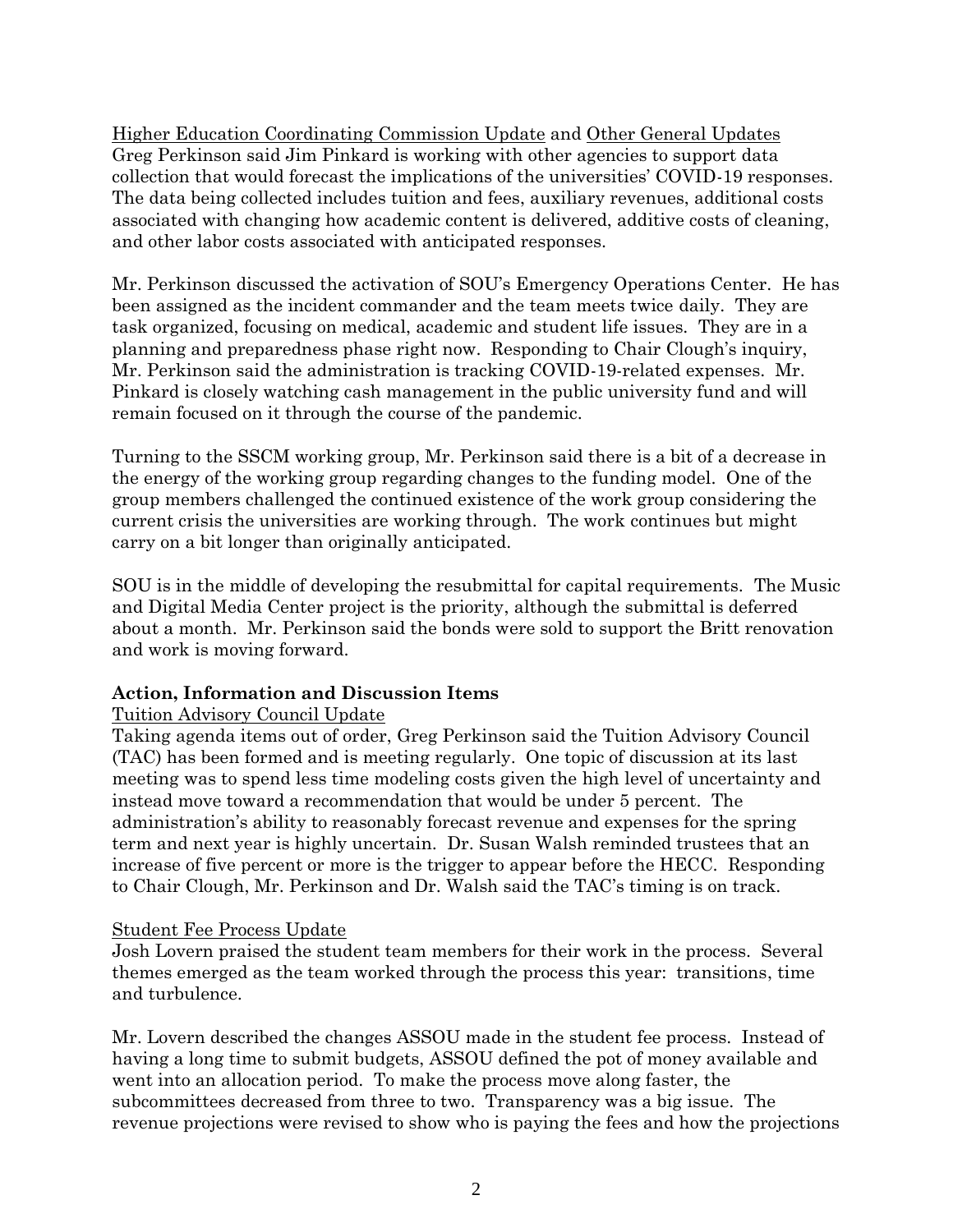change based on fluctuations in headcount and fees.

Mr. Lovern stressed the importance of maintaining a timely rhythm and keeping the process on track. ASSOU President Britney Sharp mentioned the benefits the revised bylaws have had on the process this year: overall, it's more effective and takes the whole picture into consideration. ASSOU President Britney Sharp added that folding the Student Recreation Center into the student fee process was turbulent.

Mr. Lovern said budget reductions are always difficult. Through the allocation method, ASSOU defunded some items (e.g., bike program, national student exchange and OSA membership). ASSOU President Sharp said the revised recommendation for the incidental fees is \$372 per term. Even at this rate, \$310,000 still had to be cut from the budget. Discussion ensued on decisions made during the allocation appeal process and the three criteria ASSOU used to evaluate each request (viz cost-benefit ratio, fundraising, and overall community benefit). She clarified that a major benefit of OSA membership is the Oregon Students of Color Conference. Since a non-membership rate is available, SOU still will be able to send students to that conference or to a nationwide conference for students of color.

Mr. Lovern said the next steps are to obtain ASSOU Senate approval of the fee recommendation then present it to President Schott and the Board of Trustees.

# Budget Update and Review of Pro Forma

Addressing the cost reduction strategy, Greg Perkinson said the divisions are still driving toward the reduction goals. In managing its planning, preparedness and communications with students, faculty and staff, SOU will continue to keep its core principles in the forefront: the academic mission, student success, and driving efficiency and effectiveness. The administration will continue to monitor expense patterns, drive reductions and, at the same time, plan to effectively respond.

Mr. Perkinson mentioned costs that are anticipated to decrease, including those associated with planned reductions in Supplies & Services, position vacancies not being filled, the closure of the recreation center and the elimination of athletic travel. Summarizing the situation, Chair Clough said SOU is on track with its cost reduction strategy and COVID-19 will cause SOU to incur unanticipated costs, will impact revenue and will reduce some costs. Discussion ensued on steps SOU is taking to respond to faculty and students' needs, including reaching an agreement with the City of Ashland to offer free internet to students.

# Discussion of Financial Metrics

Introducing the agenda item, Chair Clough reminded trustees that the HECC's evaluations of the TRUs included new metrics that did not put SOU in a good light. Jim Pinkard from the HECC visited SOU's campus to discuss the report and the metrics. It became clear the board needed to be thinking about the metrics it should continue monitoring. This is the first of many conversations the committee will have before making a recommendation to the board on the metrics to be used.

Greg Perkinson said there is no one-size-fits-all regarding the data his peers present to